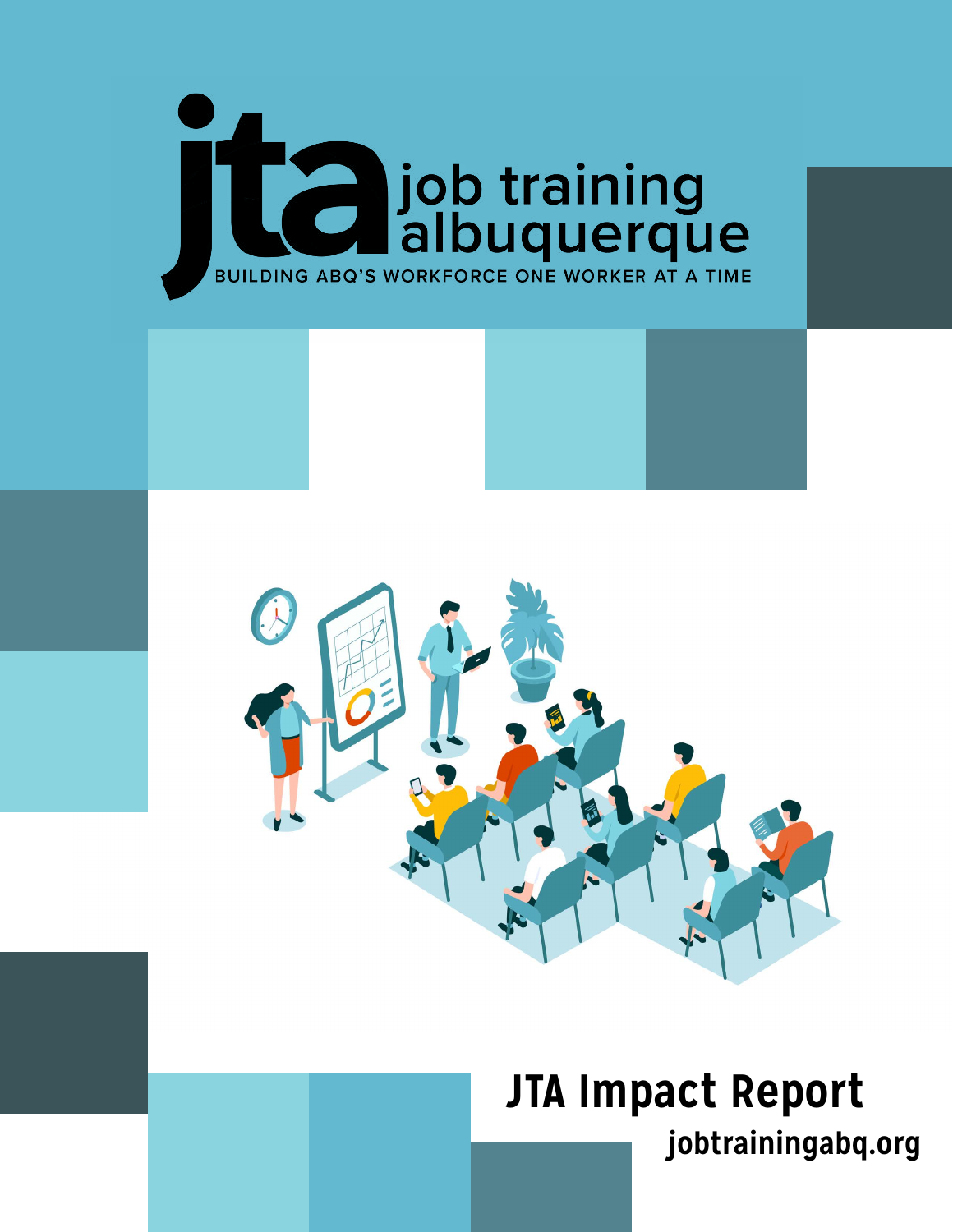

## **Why JTA?**

Job Training Albuquerque (JTA) is the City's premier workforce development program. JTA provides Albuquerque small businesses with an opportunity to skill up their employees by funding free training courses in high-demand skills.

JTA is a partnership between the City of Albuquerque and Central New Mexico Community College (CNM) . Program funding is provided by the City of Albuquerque Economic Development Department and is administered by CNM Ingenuity. Eligible trainings may be offered by any JTA Partner such as CNM, UNM, PivotalNM, and NMCCEA.

CABQ's Economic Development Department (EDD) prioritizes workforce development as a strategy for economic growth. The EDD creates opportunities targeted at skilling up Albuquerque's workforce to match local employer demand, advance workers' careers, and generate higher wages.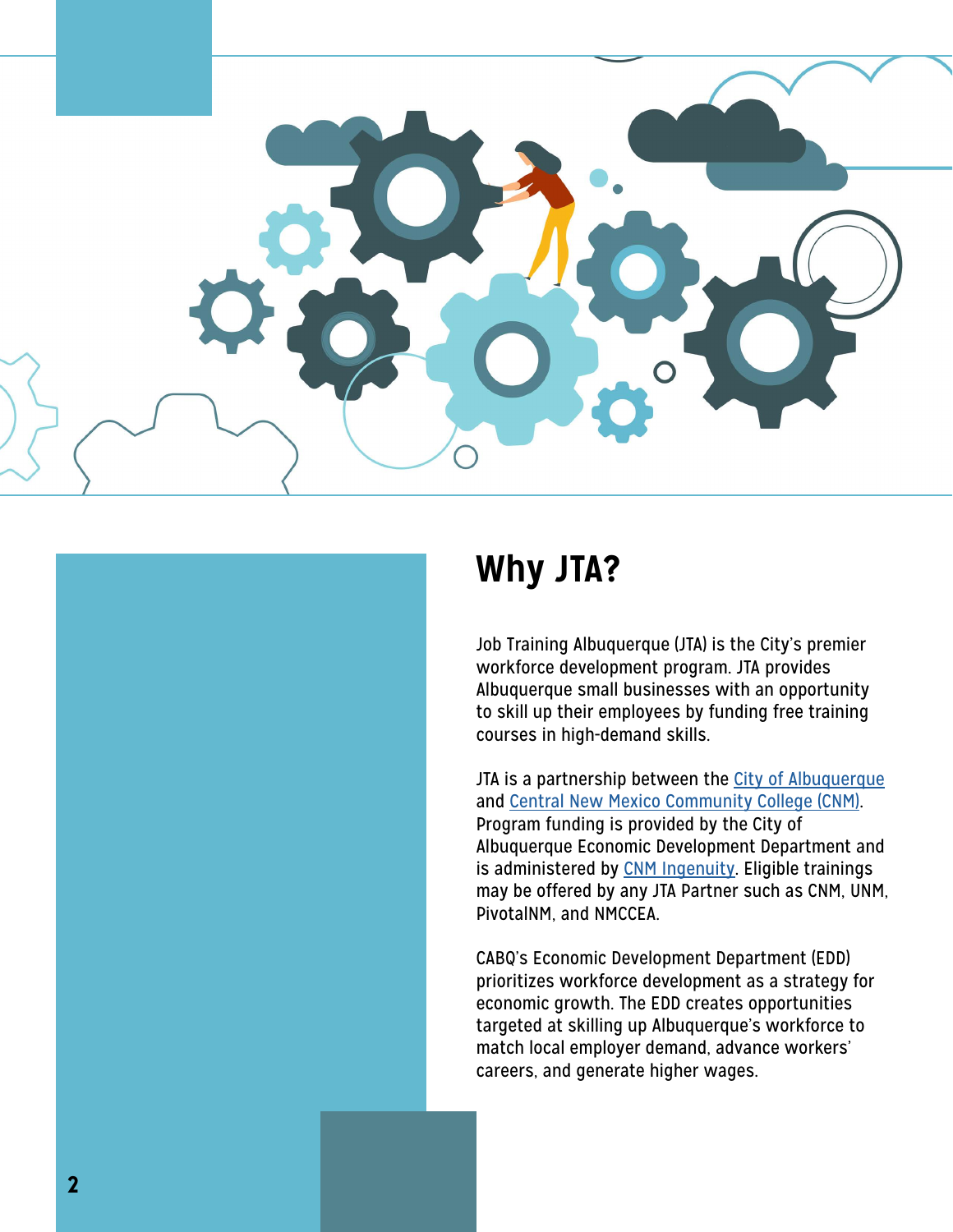#### **JTA Reach: January 2020 to January 2022**



**\$1 M Invested \$9.1 M Annual Wage-Earning Power Added**

10X Return on **Investment**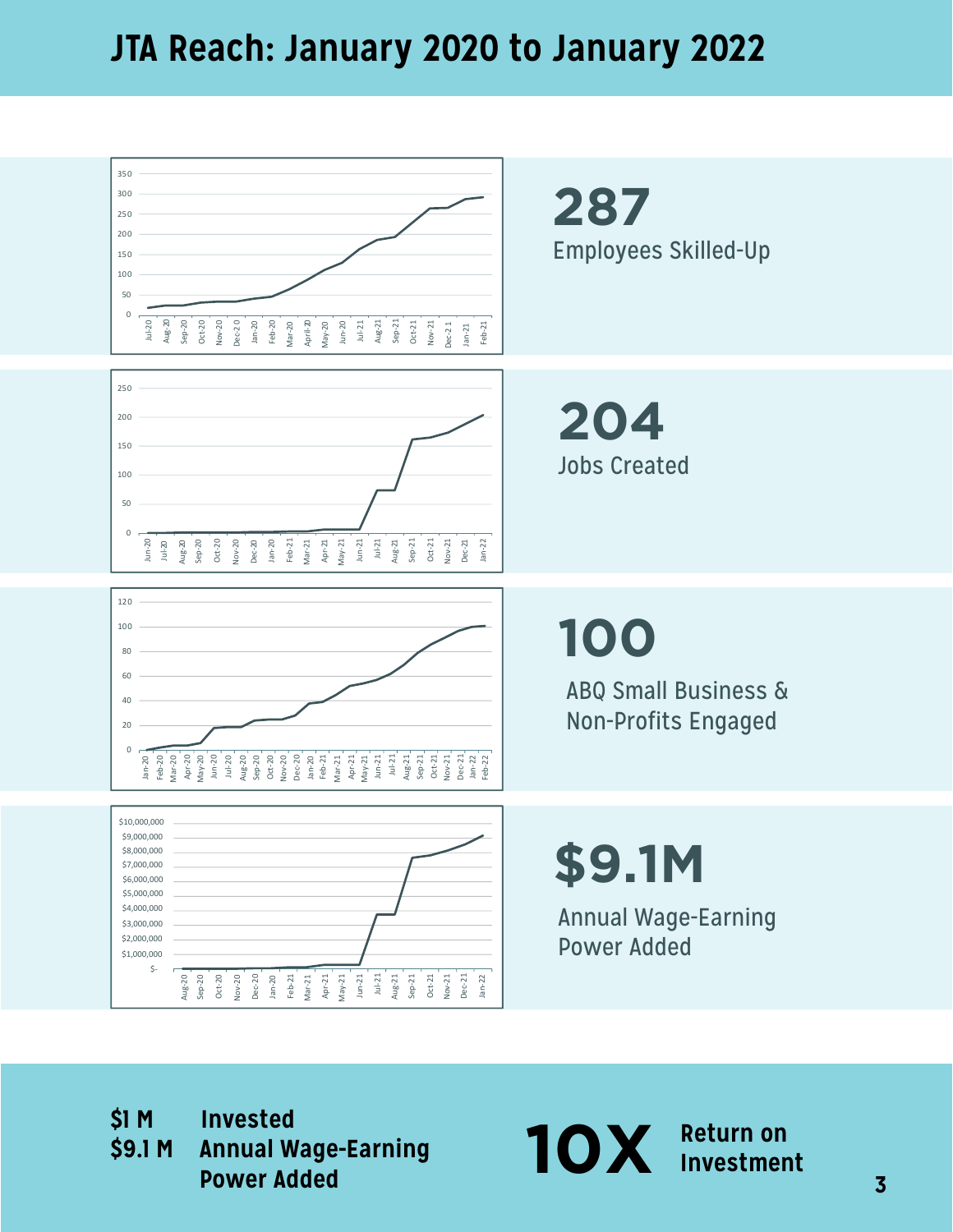## **The Future of JTA**

The momentum is clear! After quietly launching at the beginning of the COVID-19 pandemic, our program rapidly picked up steam and hasn't looked back. We've successfully connected Albuquerque employees with valuable skills through trainings in technology, leadership and other valuable industries.

#### **Industry Trainings**

- Deep Dive Coding Full Stack Bootcamp
- Leadership Academy
- Digital Social Media Marketing
- CDL

## *Future Industries for Collaboration*

#### **Future JTA Industries**

- Hospitality
- Film
- Manufacturing
- **Communications**

Simply put, JTA continues to add jobs, build an educated workforce, and grow the Albuquerque Economy - one job at a time!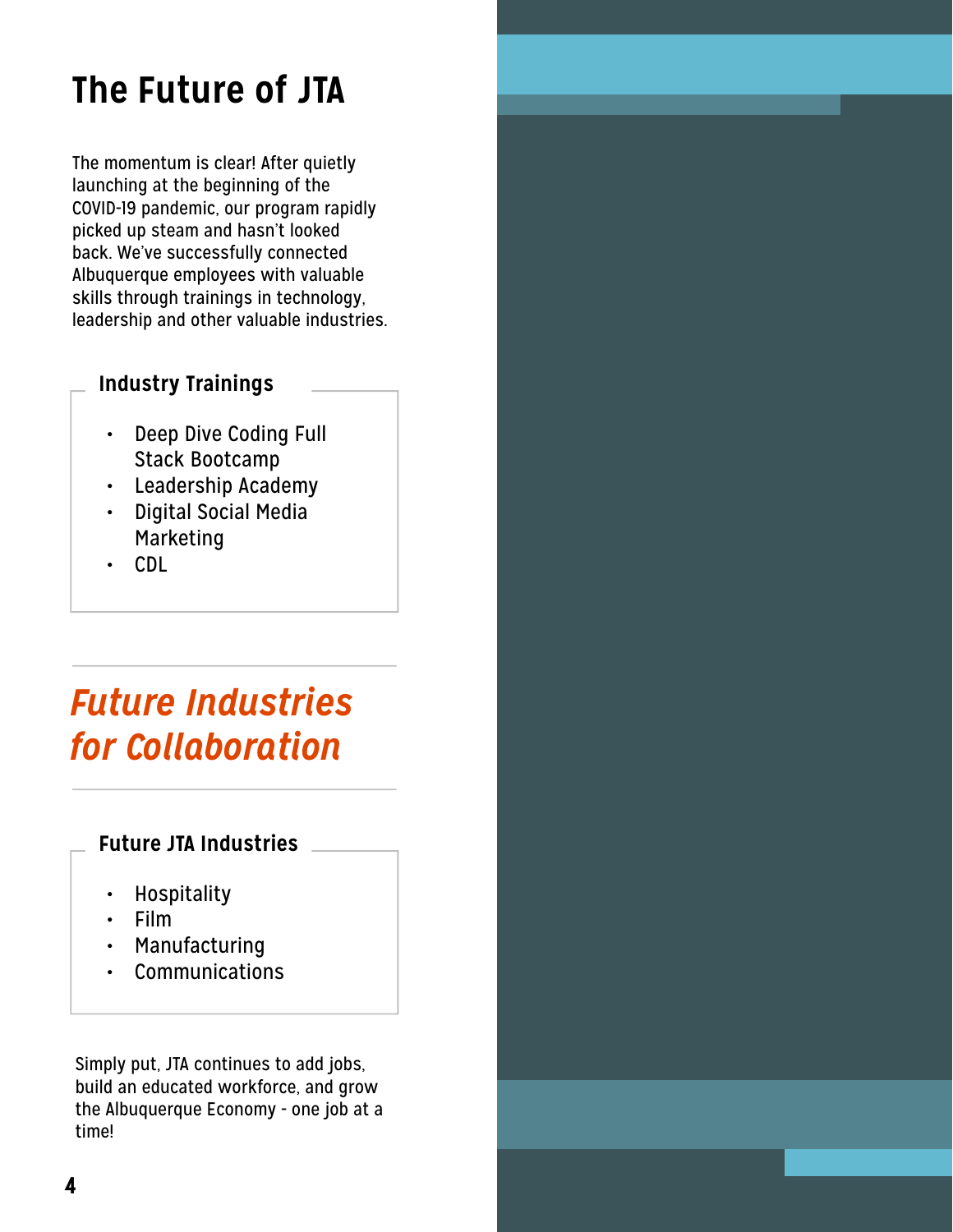### **Participants Stories**

## boomtime

#### *Success in* **Technology** *Education -* **Booomtime**

JTA provided support for Boomtime, a local internet marketing and advertising agency, during a period of transition. With support from JTA, Boomtime employees completed trainings in UX/UI, the Adobe Illustrator Series, and Social Media Marketing. Upon completion, Boomtime reported having added three new staff members.

> *"At Boomtime, we believe that educating and empowering people and businesses are the keys that unlock potential. That is why we are so excited to participate in the Job Training Albuquerque program as we grow our business in Albuquerque,"*  said Alfonso Barreiro, Vice President of Operations at Boomtime

*"Having access to these cuttingedge, high-demand, and high-quality trainings has helped us skill-up our employees and helps us not only stay competitive in our industry, but attract and retain our amazing staff."*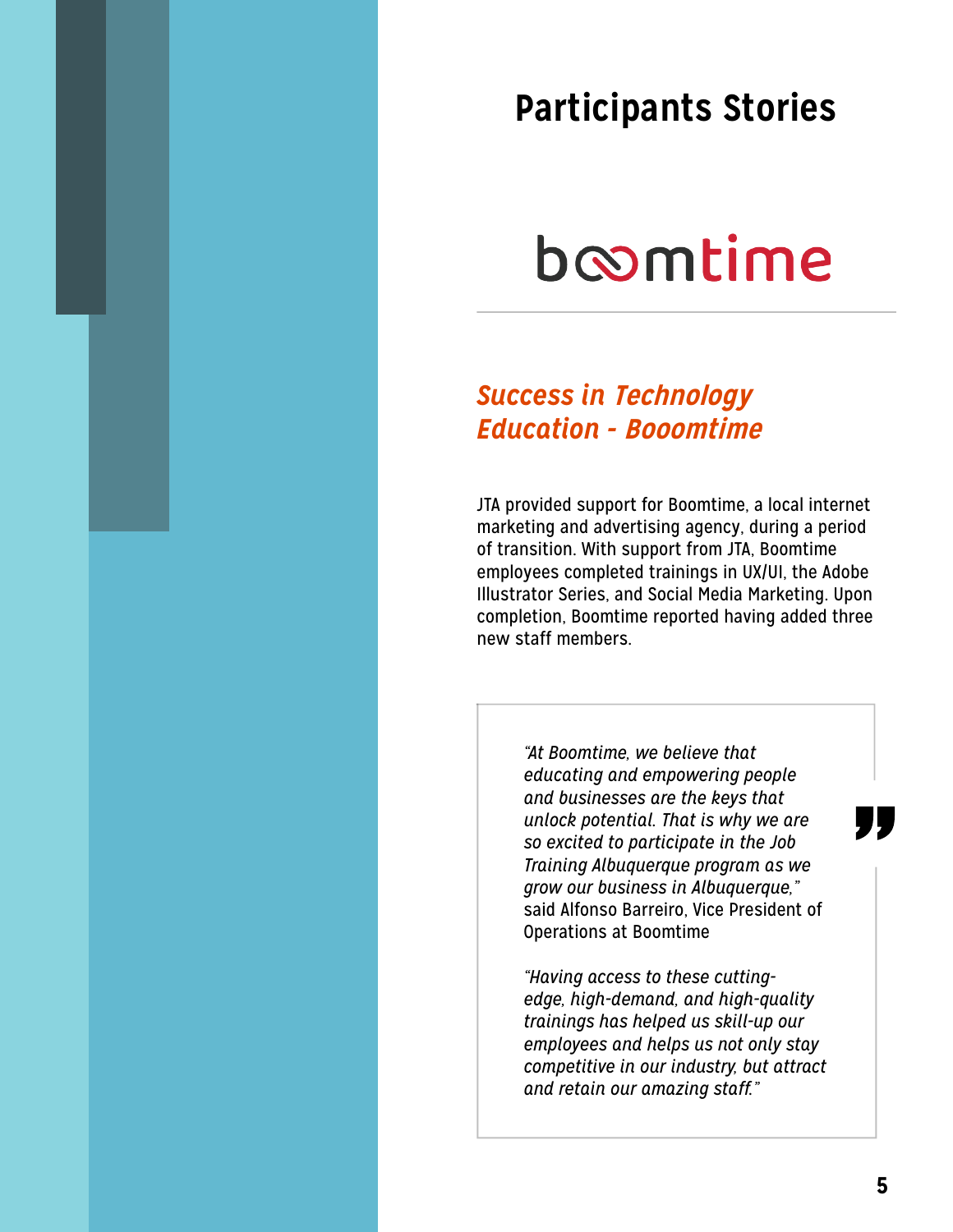



#### *Success through training in solar - Number One Plumbing, A/C, Solar & Electric*

JTA has also had a positive impact on the growing Solar Industry here in Albuquerque.

> According to David Kaminski, with Number One Plumbing, A/C, Solar and Electric, training provided through JTA *"has allowed us to start a new solar division in their company".*

JTA has provided several Albuquerque-based solar companies with access to training in both Solar Electric Basics and the NABCEP (North American Board of Certified Energy Practitioners) Exam prep and has trained over 20 of their employees.

#### *Success in Early Childhood Education - NMCCEA*

In the Fall of 2021, JTA signed a training partnership agreement with New Mexico Child Care Education Association (NMCCEA) to support critical training needed by local Early Childhood staff. NMCCEA offers a 45-hour training, which is required for all staff working at licensed early childhood facilities, as well as the National Administrator Credential training for center directors and emerging leaders. The National Administrator Credential is recognized nation-wide as a mark of excellence for those managing a childcare program, which represents a significant level of skill development for those in Early Childcare leadership.

*"NMCCEA is committed to providing continuing education to childcare providers in New Mexico, and we are honored and excited to offer this opportunity for Albuquerque in partnership with the City of Albuquerque and JTA,"* said NMCCEA executive director Chrissy Jeter.

*"Opening doors for employment training helps move our industry forward, and the future of our economy—the children of New Mexico."*

Since NMCCEA advertised the partnership, JTA has enrolled 46 employees representing 17 different locally owned childcare providers in either the 45-hour training or the NAC.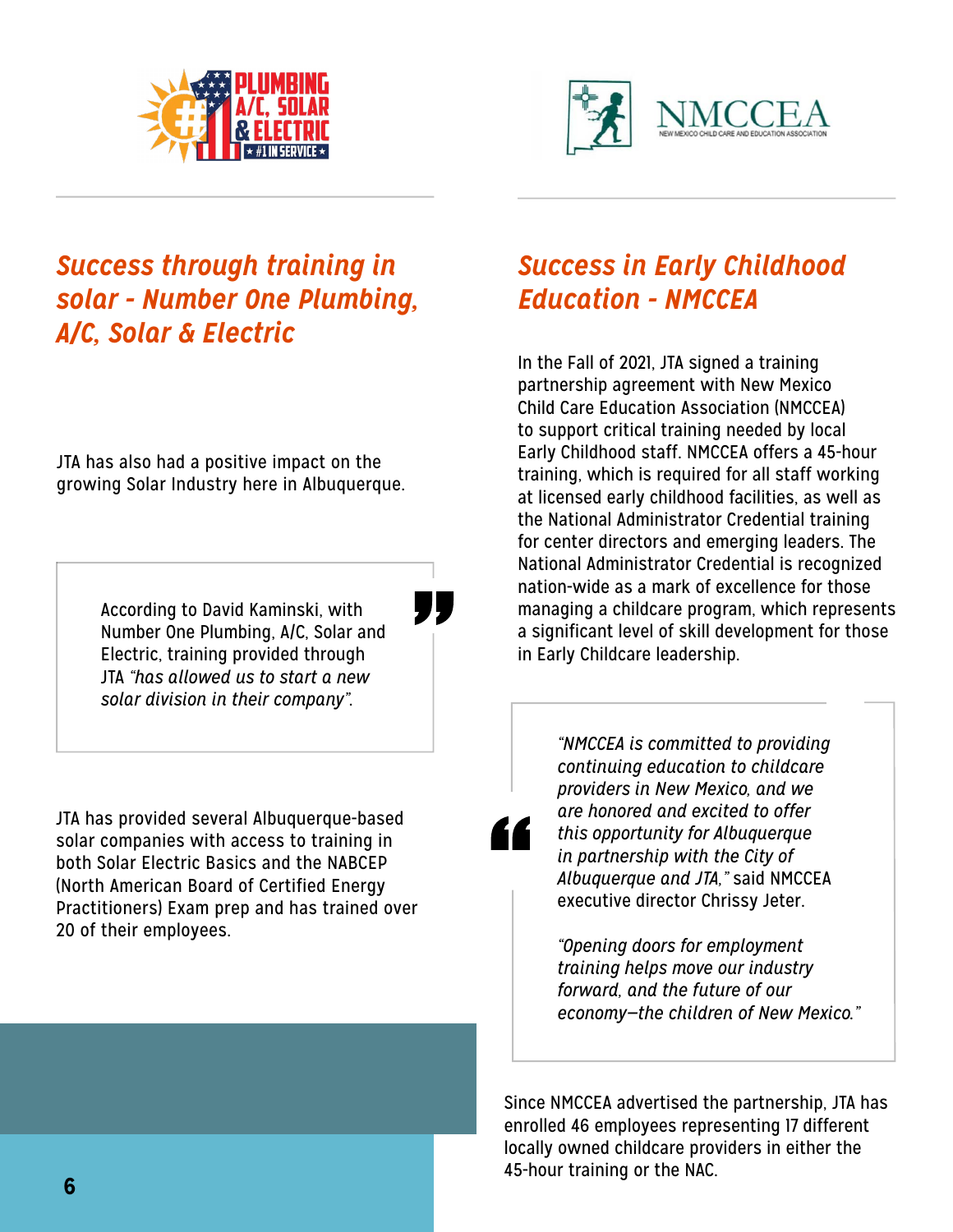

# **JTA IN THE NEWS**

**[Small Businesses Can use City](https://www.cnm.edu/news/small-businesses-can-use-city-funding-to-power-up-through-cnm-training)  [Funding to Power Up Through](https://www.cnm.edu/news/small-businesses-can-use-city-funding-to-power-up-through-cnm-training)  [CNM Training](https://www.cnm.edu/news/small-businesses-can-use-city-funding-to-power-up-through-cnm-training) -** *Activate NM MCO Story (January 2021)*

**[City Initiative Helps Companies](https://www.bizjournals.com/albuquerque/news/2021/03/10/job-training-albuquerque-offers-training.html)  [Train Employees Online](https://www.bizjournals.com/albuquerque/news/2021/03/10/job-training-albuquerque-offers-training.html) -** *Albuquerque Business First (March 2021)*

**[Job training Albuquerque Offers](https://www.bizjournals.com/albuquerque/news/2021/06/14/job-training-albuquerque-partnership-expands.html)  [Expanded Training for Tech and](https://www.bizjournals.com/albuquerque/news/2021/06/14/job-training-albuquerque-partnership-expands.html)  [Other Types of Job Skills](https://www.bizjournals.com/albuquerque/news/2021/06/14/job-training-albuquerque-partnership-expands.html) -** *Albuquerque Business First (June 2021)*

**[Citywide Initiative Offers Job](https://www.kob.com/albuquerque-news/citywide-initiative-offers-job-training-to-small-businesses/6022862/)  [Training to Small Businesses](https://www.kob.com/albuquerque-news/citywide-initiative-offers-job-training-to-small-businesses/6022862/) -** *KOB JTA Story (February 2021)*

**[City Expands Jobs Training](https://www.krqe.com/job-resources/city-expands-jobs-training-program/)  [Program](https://www.krqe.com/job-resources/city-expands-jobs-training-program/) -** *KQRE (October 2021)*

**[Albuquerque-metro Job](https://www.krqe.com/news/albuquerque-metro/albuquerques-job-training-program-sees-success/ )  [Training Program Sees Success](https://www.krqe.com/news/albuquerque-metro/albuquerques-job-training-program-sees-success/ ) -** *KRQE (February 2022)*